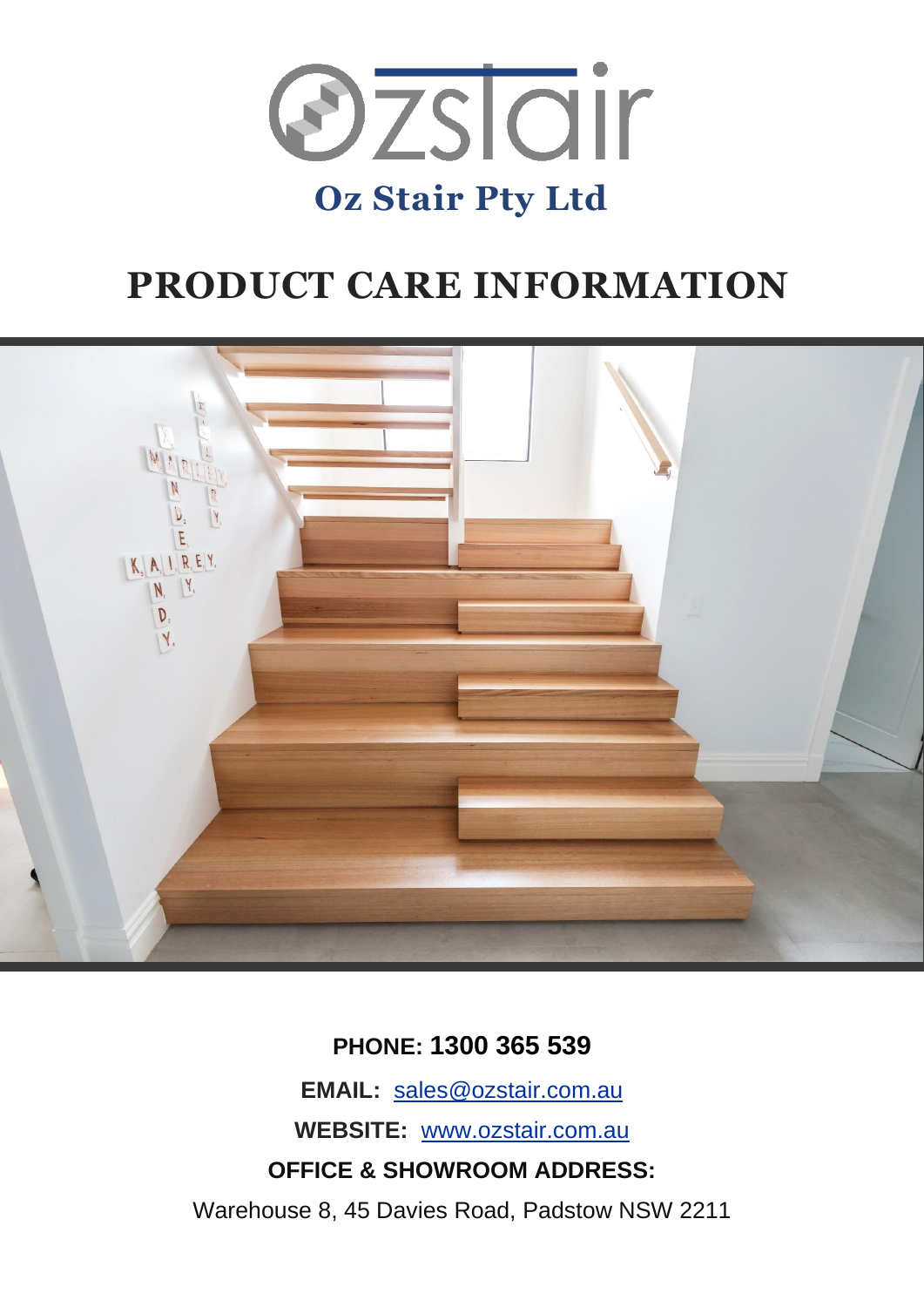

*Care and maintenance of your products is essential for appearance, wear, integrity and warranty. Please read the following very carefully to ensure all products received from OzStair will remain as a feature in your environment for years to come* 

## **All Timber Care**

Timber is a natural product and expands and contracts depending on seasons, humidity, heat, direct sunlight, wind and just the natural movement caused by the timber grain dynamics in each individual timber board. The level of movement can vary between any or just one part of your product and also varies between the species of timber, Australian Hardwoods being the most prone to movement. Whilst in most cases no or little movement occurs this cannot be guaranteed and is the maintenance risk the client is taking selecting a wide board product. With wide board products 'NO WARRANTY' is given for movement, splitting, shrinking or buckling as this cannot be controlled with a "SOLID WIDE BOARD PRODUCT" and you must be aware this is part of the Natural product selection maintenance you may have to address throughout the life of the product.

### **How to limit movement?**

- Alternatively you could select a laminated product, laminated products help eliminate some of the natural grain movement within a solid wide board and in most cases if movement did occur it would only be a fine hairline movement in glue joint
- Paint or Polish both top and bottom of your timber to seal both sides
- Do not install hot water heaters, exhaust fans or lighting under the staircase
- Do not install floor heating and air-conditioning in the staircase area
- Do not have a window in direct line of your staircase
- Do not expose the staircase to sub floor areas

## **Hardwood Timber**

It is the policy at OzStair is to see that care is taken in the procurement, selection and manufacture of all the timber and timber based materials, used in the manufacture of our timber components, to insure to the best of our capability, the expected long term performance of our products.

Some of the many variables that have to come together to achieve this are, adherence to the relevant Australian timber standards and accepted trade practices, along with a sound knowledge of published wood technology practices.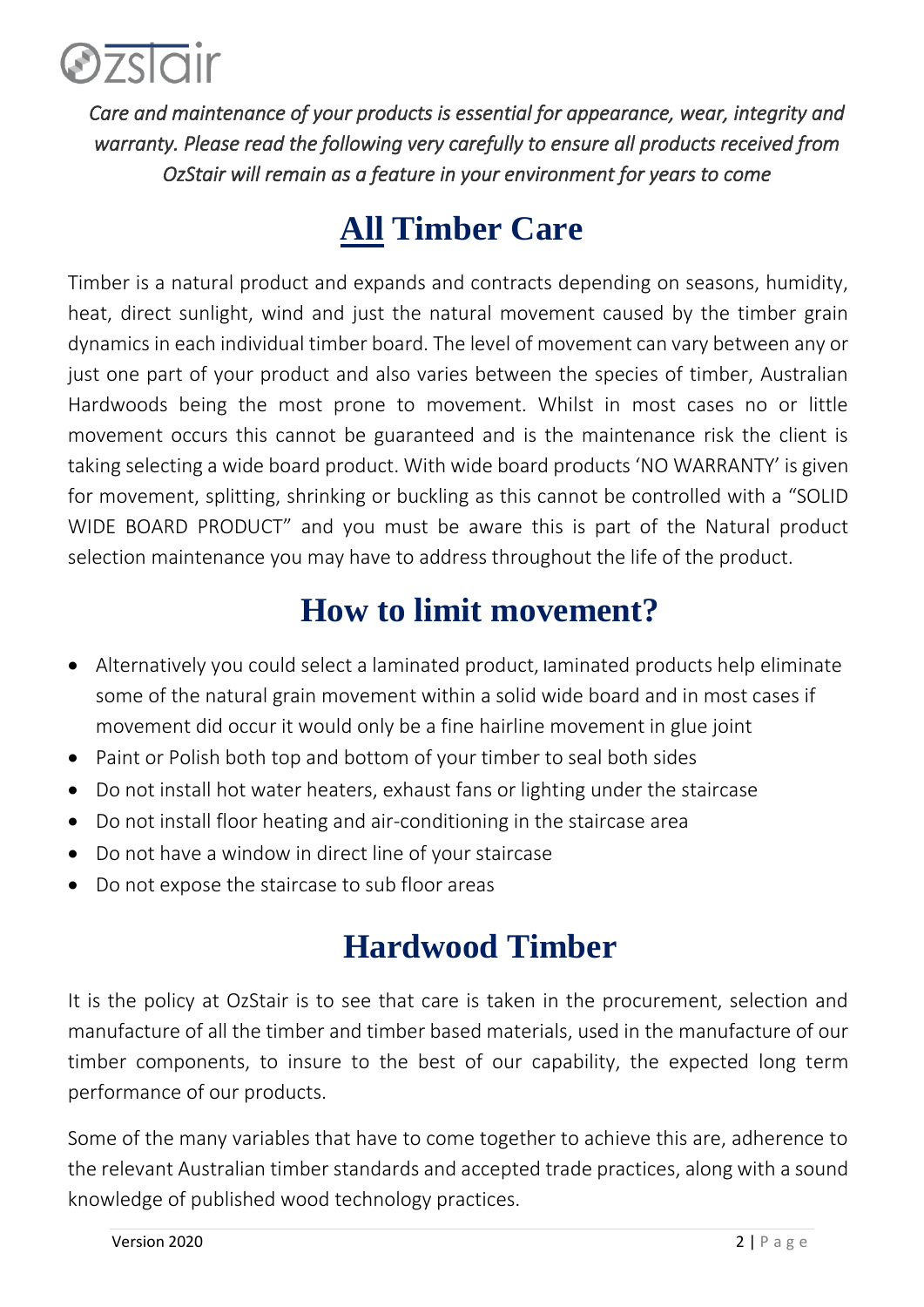

While all of the above are important and within reason, they are able to be controlled in our factory. However once the product arrives on site it is impossible to control the level of moisture content (MC), due to weather conditions.

In the factory, we endeavour to acclimatise the moisture content in the timber and the same on site, but should the product be installed in a new building with a tight time restraint, then the majority of the building components will still contain varying amounts of moisture, that will be gradually released over a few months, after the building is occupied. The timber components will absorb that humidity, swell in width and to a lesser degree in thickness, and could produce compression forces at joints or walls etc.

Depending on the type of building involved, whether an office block, unit or house, there will generally be large expanses of glass, with a resistance to shield the view with blinds or curtains and sunlight penetration onto the timber and associated radiant heat, will lower any absorbed MC and some of the equilibrium MC, present at the time of installation. The loss of that combined moisture and especially if the premises are equipped with a commissioned, reverse-cycle air-conditioning system, will dramatically reduce the MC in the timber components and could result in width shrinkages, edge cupping, longitudinal splits and cracks which is still deemed as acceptable quality.

One result of moisture loss, for any reason, is the opening up of joints and as there is no current Australian standard that gives a guide as to when a gap becomes excessive, the Guide to Standards and Tolerances was produced in collaboration with the Victorian Building Commission, the Office of Fair Trading NSW, the Tasmanian Government and the ACT Government in 2007. The only reference to allowable gap sizes, is in Section 14, Clause 14.03 Gaps in exposed timber flooring, which states :- 'Except where affected by exposure to sunlight, cooling, heating or other heat generating appliances, flooring is defective if it has a gap of more than 2mm between adjacent boards that extend for more than 1m. Flooring is defective if it has gaps of more than 5mm in total of three gaps between four consecutive boards'.

*'When conditions are extremely wet or dry and rapid changes in humidity occur, the timber may distort, or display surface checking, due to extreme expansion or contraction. These conditions are beyond our ability to control and therefore, where our products are to be installed in a building, the relative humidity must be maintained between 40% - 60%. In order to achieve this, humidifiers/evaporative coolers may be required in very dry weather, and air conditioners may be required in very moist and humid areas. Failure to maintain relative humidity within these levels will may result in damage to your stair.'*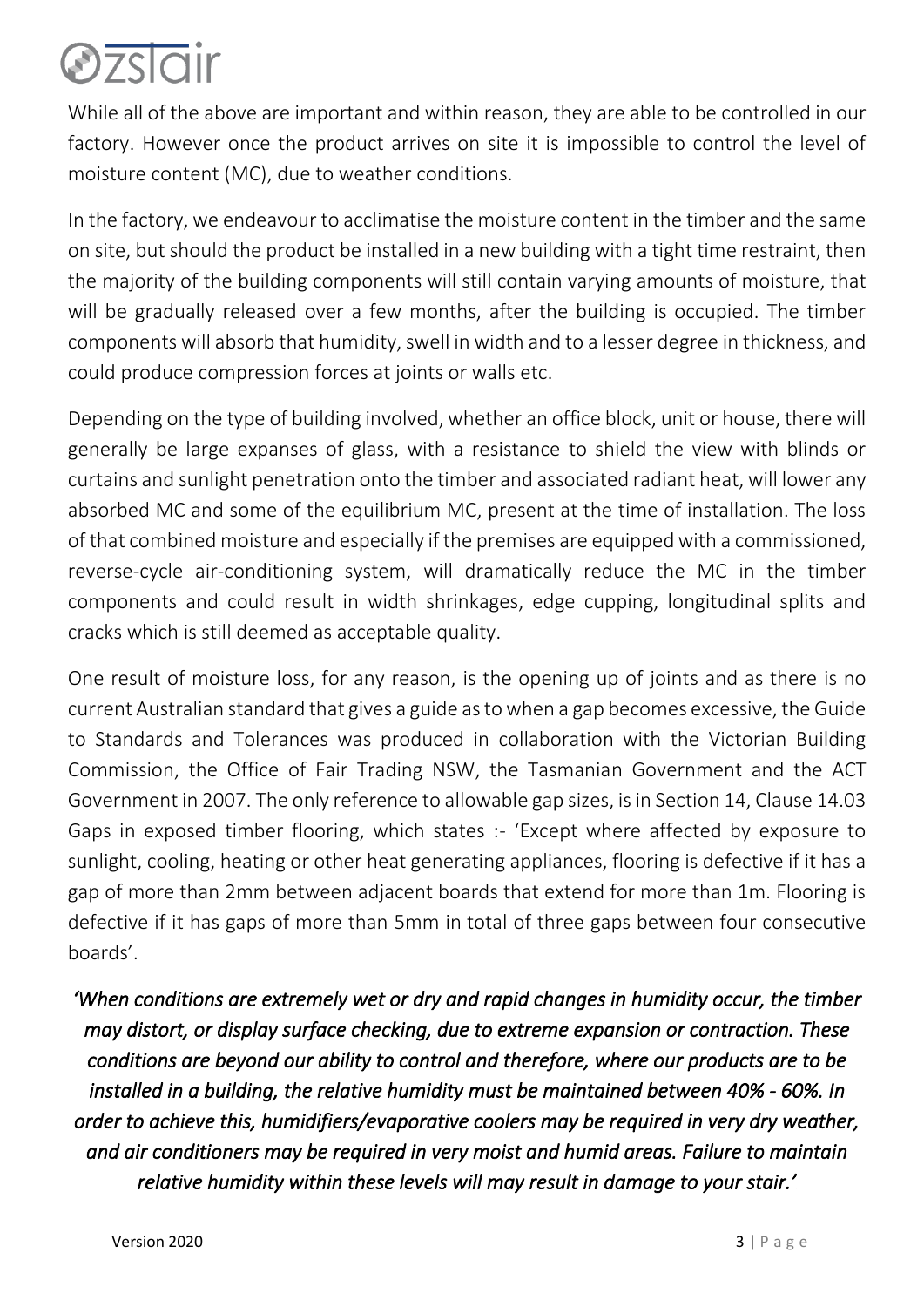

## **Stainless Steel Care**

Routine Cleaning and Maintenance both exterior and interior building components require routine cleaning, the frequency of which is dependent upon environmental conditions and aesthetic requirements.

- Permitted Grades S30400 & S31600
- Cleaning required 2 x Year for Rural Areas
- Cleaning required 3 x Year for Other Areas
- Cleaning required frequently for corrosive environments such as, sea-shore areas, near railroad tracks, near iron works, near volcanic areas, eaves, soffits, under-eave components and other building components

### **Suitable Cleaning Methods for Bare Stainless Steel…**

| Requirement                                                                                       | <b>Suggested Method</b>                                                                                                                                                       | Comments                                                                                                                                                                                                                                                                                                                          |
|---------------------------------------------------------------------------------------------------|-------------------------------------------------------------------------------------------------------------------------------------------------------------------------------|-----------------------------------------------------------------------------------------------------------------------------------------------------------------------------------------------------------------------------------------------------------------------------------------------------------------------------------|
| Routine cleaning of<br>light soiling.                                                             | Soap, detergent or dilute (1%)<br>ammonia solution in warm clean<br>water. Apply with a clean sponge, soft<br>cloth or soft-fibre brush then rinse in<br>clean water and dry. | Satisfactory on most surfaces.                                                                                                                                                                                                                                                                                                    |
| Fingerprints.                                                                                     | Detergent and warm water.<br>Alternatively, Hydrocarbon solvent.                                                                                                              | Proprietary spray-applied polishes<br>available to clean and minimise<br>remarking.                                                                                                                                                                                                                                               |
| Oil and grease marks.                                                                             | Hydrocarbon solvent.                                                                                                                                                          | Alkaline formulations are also<br>available with surfactant additions.                                                                                                                                                                                                                                                            |
| Stubborn spots, stains<br>and light<br>discolouration. Water<br>marking. Light rust-<br>staining. | Mild, non-scratching creams and<br>polishes. Apply with soft cloth or soft<br>sponge, rinse off residues with clean<br>water and dry.                                         | Avoid cleaning pasts with abrasive<br>additions. Cream cleaners are<br>available with soft calcium<br>carbonate conditions. Avoid<br>chloride containing solutions.                                                                                                                                                               |
| Localised rust stains<br>caused by carbon steel<br>contamination.                                 | Proprietary gels or 10% phosphoric<br>acid solution (followed by ammonia<br>and water rinses) or oxalic acid<br>solution (followed by water rinses).                          | Small areas may be treated with a<br>rubbing block comprising fine<br>abrasive in a hard rubber or plastic<br>filler. Carbon steel wool should not<br>be used, nor should pads that have<br>previously been used on carbon<br>steel. A test should be carried out<br>to ensure that the original surface<br>finish s not damaged. |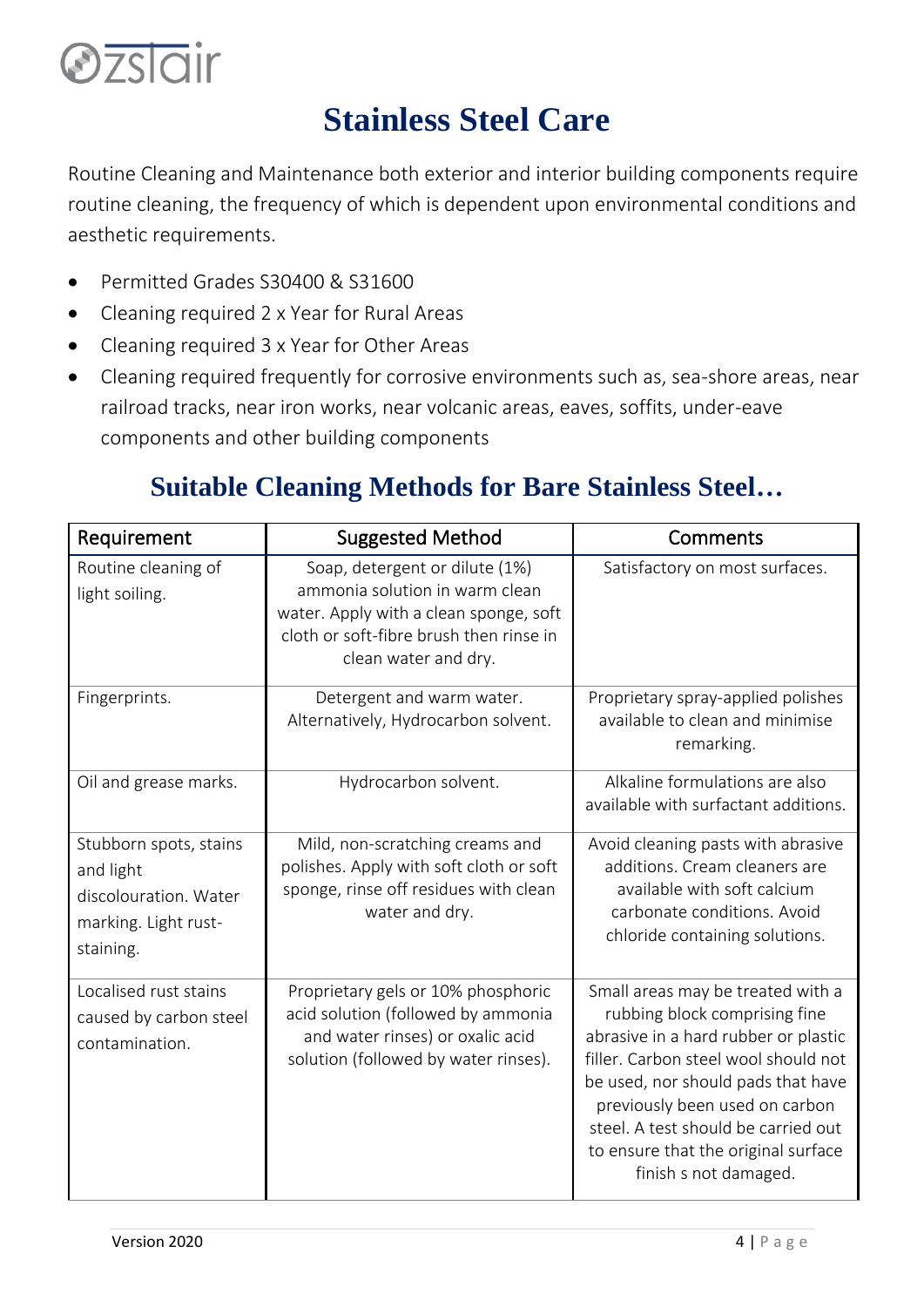

| Adherent hard water<br>scales and<br>mortar/cement<br>splashes.             | 10-15% volume solution of phosphoric<br>acid. Use warm, neutralise with<br>diluted ammonia solution, rinse with<br>clean water and dry.              | Proprietary formulations available<br>with surfactant additions. Avoid the<br>use of hydrochloric acid-based<br>mortar removers. |
|-----------------------------------------------------------------------------|------------------------------------------------------------------------------------------------------------------------------------------------------|----------------------------------------------------------------------------------------------------------------------------------|
| Heat, Tinting or heavy<br>discolouration.                                   | a) Non-scratching cream or polish.<br>Apply with soft cloth or soft sponge.<br>Rinse off residues with clear water and<br>dry.<br>b) Nylon-type pad. | Suitable for most finishes.<br>a)<br>b) Use of brushed and polished<br>finishes along the grain.                                 |
| Badly neglected<br>surfaces with hardened<br>accumulated grime<br>deposits. | A fine abrasive paste as used for car<br>body refinishing. Rinse clean to<br>remove all paste material and dry.                                      | May brighten dull finishes. To avoid<br>a patchy appearance, the whole<br>surface may need to be treated.                        |
| Paint, graffiti.                                                            | Proprietary solutions or solvent paint<br>stripper depending upon paint type.<br>Use soft, nylon or bristle brush on pre-<br>treated material.       | Apply as directed by manufacturer.                                                                                               |

## **What causes Stainless Steel to rust?**

#### **RISK**

These are the highest risk for the lower -alloy stainless steel grades and can be reduced substantially right from the start by specifying molybdenum alloyed stainless grades (such as type 316)

#### **RISK**

The surface of the stainless steel will be discoloured by rust from the plain carbon steel.

- If it is exposed to an aggressive environment e.g. highly polluted air, salt solutions or residues of cleaning agents containing chlorine;
- If it has a rough surface finish that provides a foothold for corrosive substances and corrosion products from the surroundings;
- If the design of the structure is inappropriate, with pockets and narrow gaps;
- If the surface is contaminated by grinding swarf and other iron particles from tools used in the installation work;
- If fasteners of ordinary steel are used for securing the material, or if the material comes into direct contact with adjacent components made of plain carbon steel in wet or humid conditions.

## **Stainless Steel Cable Balustrading**

Stainless Steel Cable Balustrading can make noise caused by the vibration as you walk on a staircase. This is the nature of a steel on steel product and this can be exaggerated by the type of staircase design you choose. For example, a steel or timber mono staircase by its nature have movement/ vibration as you walk on it which will also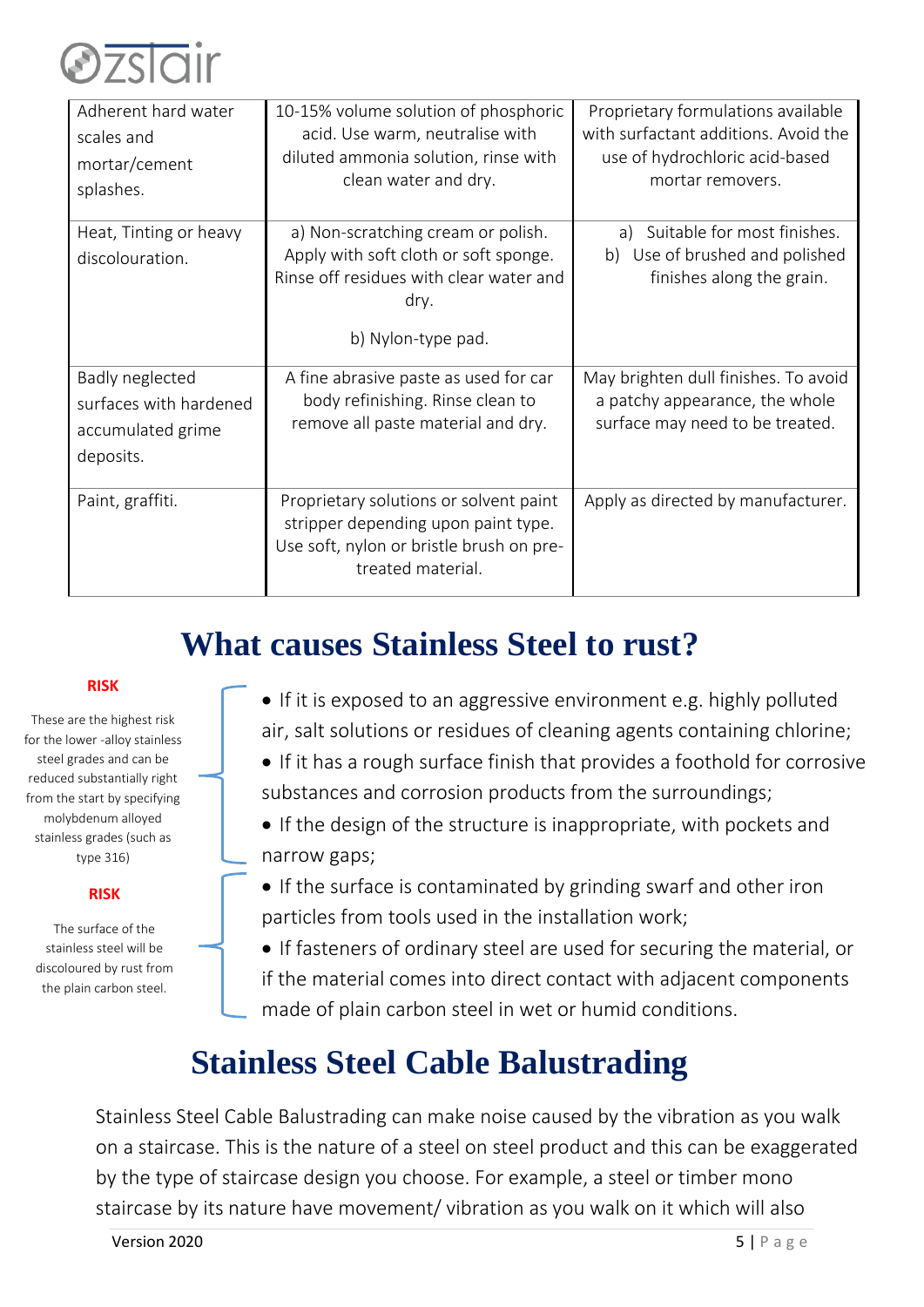

enhance the noise of the wire balustrade. Wire balustrade will also over time loosen and may require re-tensioning maintenance (this is not a warranty item). If unsure on how to re-tension, please contact OzStair.

# **F.A.Q**

### 1) Why has the movement only occurred in one or a few of the product parts?

Each individual timber product has its own timber grain dynamics and will react differently in a given environment or situation.

### 2) Why has this only occurred in the landing or winder turns?

When timbers are glued up into a large section each board within that wide board glue up reacts differently and the effect can be multiplied. This cannot be controlled with wide board section although in most cases it is successful although is the maintenance risk of selecting a natural wide board timber product.

### 3) Why has the landing or winders come apart at the glue joints?

All board are glued using industry recommended adhesives and joints are also biscuit joined together. This though still remains the 'weakest' part of the large board section and if movement occurs it will take effect usually along the weakest point 'being the glue joint'. This is not a glue joint failure rather as mentioned above the timbers natural movement that cannot be controlled.

#### 4) Why does it look like the grain is separating?

This is the natural shrinkage of timber that may or may not occur over the lifetime of product

#### 5) Why has fine cracks along walls or edges of painted stringers occurred?

This can be generally 2 things:

• In most cases with timber framed houses the timber studs in the walls shrink and this will cause fine cracks down corners of walls along timber skirtings and also around the boarders of staircase timbers to wall and floors. This is usually addressed by gap filling but it also can cause the staircase to move/rub on walls. This can be addressed by tightening all the wall fixings under the staircase and pulling the walls tight to staircase again. All are maintenance risk of the natural product selected.

• The natural timber staircase product has shrunk or expanded naturally and pulled timbers away from walls or floors – This again can be addressed as a maintenance issue with a natural product

### 6) How come the timber floors haven't moved but the staircase timbers have?

Timber flooring is a narrow and thin timber board product and therefore has less movement. The natural grain dynamics in flooring have been reduced by making it into a small timber sections. There is clear Australian Standards regarding 22mm timber flooring products and the amount of movement generally acceptable. With staircase timbers the solid timber product is a full width timber product across the width of a tree and has a greater width from 32 to 42mm. There is no